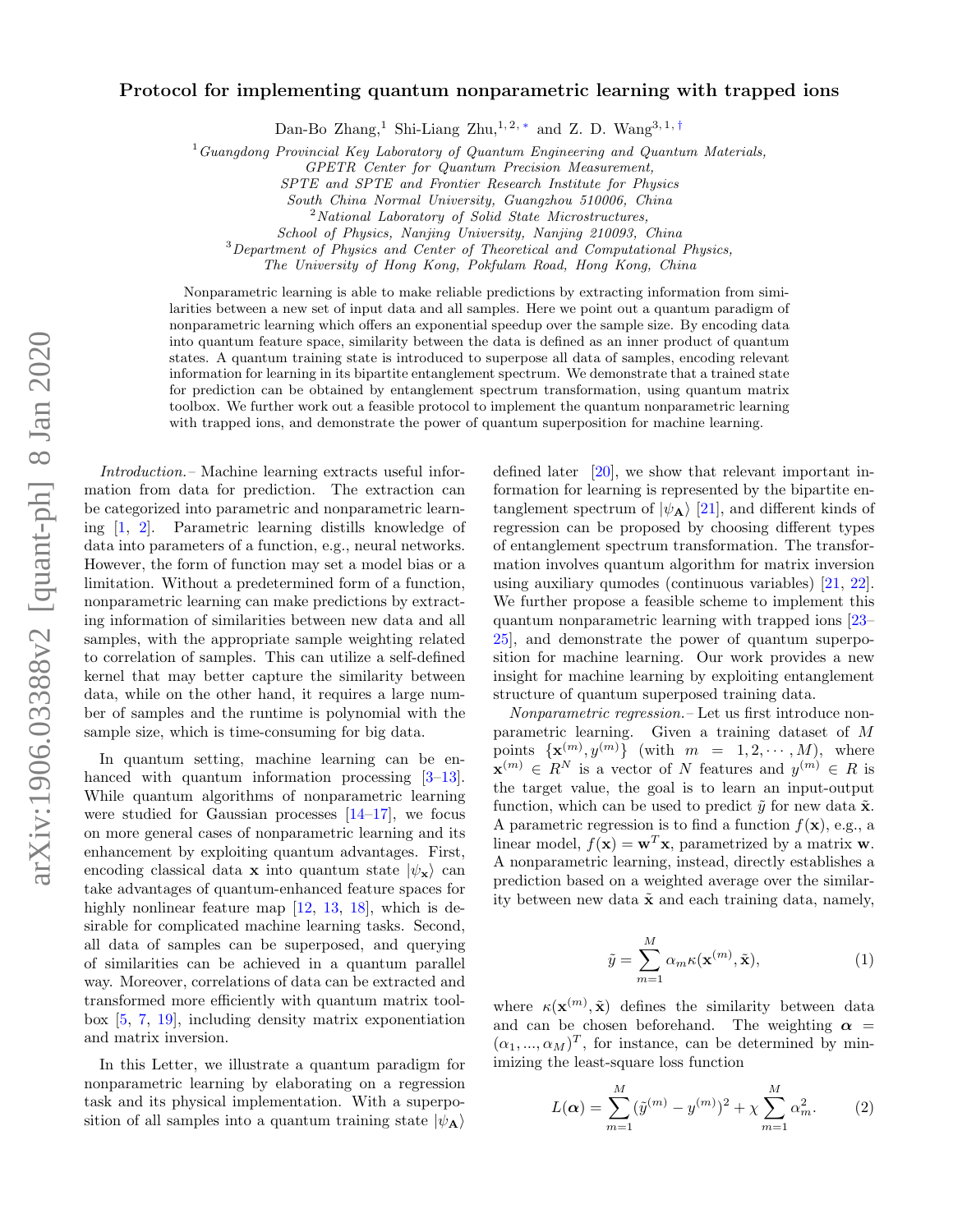Here the  $\chi$ -term is a  $L_2$  regularization term that makes a constraint on the weighting of each sample, which is necessary for avoiding over fitting. The combination of Eq.  $(1)$  and Eq.  $(2)$  is a kernel ridge regression. The solution turns to be  $\boldsymbol{\alpha} = (K + \chi I)^{-1} \mathbf{y}$ , where K is the covariance matrix with elements  $K_{m_1,m_2} = \kappa(\mathbf{x}^{(m_1)}, \mathbf{x}^{(m_2)}),$ and  $\mathbf{y} = (y^{(1)}, ..., y^{(M)})^T$ . The prediction can be written as  $\tilde{y} = \mathbf{y}^T (K + \chi I)^{-1} \kappa$ , where  $\kappa_m = \kappa(\mathbf{x}^{(m)}, \tilde{\mathbf{x}})$ .

Nonparametric regression on a quantum computer can be reformulated to exploit quantum properties. First, classical data **x** is encoded into a quantum state  $|\psi_{\mathbf{x}}\rangle$ , which exploits the representation power of feature Hilbert space with highly nonlinear feature map  $[12, 13, 18]$  $[12, 13, 18]$  $[12, 13, 18]$  $[12, 13, 18]$  $[12, 13, 18]$ . The similarity between two data is defined as  $K_{m_1,m_2}$  =  $\langle \psi_{\mathbf{x}^{(m_1)}} | \psi_{\mathbf{x}^{(m_2)}} \rangle$ . Second, training and prediction can be performed on superposed quantum states of all training data. To illustrate this idea, we take a superposition of the training dataset  $\{ {\bf x}^{(m)} \} \rightarrow M^{-\frac{1}{2}} \sum_{m} |m\rangle |\psi_{\bf x^{(m)}}\rangle \equiv$  $|\psi_{\mathbf{A}}\rangle, \{y^{(m)}\} \to |\mathbf{y}|^{-\frac{1}{2}} \sum_{m} y^{(m)}|m\rangle \equiv |\mathbf{y}\rangle.$  The prediction is done by evaluating an overlapping between two states [\[20,](#page-5-0) [21\]](#page-5-1): the query state for a set of new data,  $\mathbf{y} \otimes \tilde{\mathbf{x}} \rightarrow |\psi_R\rangle \equiv |\mathbf{y}\rangle |\psi_{\tilde{\mathbf{x}}}\rangle$ , and a trained state  $|\psi_{\mathbf{A}^+}\rangle$  that evolves from  $|\psi_{\bf A}\rangle$ , i.e.,

<span id="page-1-0"></span>
$$
\tilde{y} = \langle \psi_R | \psi_{\mathbf{A}^+} \rangle. \tag{3}
$$

A derivation is shown in Supplemental Material  $(SM)$  [\[26\]](#page-5-5). Eq.[\(3\)](#page-1-0) represents a quantum version of nonparametric learning, serving as a generalization of quantum linear regression in Ref. [\[20,](#page-5-0) [21\]](#page-5-1) to nonlinear cases.

Therein, learning is manifested in a proper trained state  $|\psi_{A+}\rangle$ . A naive choice of  $|\psi_{A+}\rangle = |\psi_{A}\rangle$  means all training data has equal weighting, neglecting correlations between the training data. A wisdom from quantum information is to investigate entanglement structure of the bipartite state  $|\psi_{\bf A}\rangle$ . Correlations between data reflect in a Schmidt decomposition of the training state,  $|\psi_{\mathbf{A}}\rangle = \sum_{i} \lambda_i |u_i\rangle |v_i\rangle$ . For a least-square loss in Eq. [\(2\)](#page-0-1), the trained state  $|\psi_{\mathbf{A}^+}\rangle = c \sum_i g(\lambda_i)|u_i\rangle|v_i\rangle$ , where  $g(\lambda) = \frac{\lambda}{\lambda^2 + \chi}$  [\[21\]](#page-5-1) (see SM [\[26\]](#page-5-5)). The transformation of Schmidt coefficients  $\lambda \to g(\lambda)$  can be considered as entanglement spectrum transformation [\[27\]](#page-5-6), and different choices of  $g(\lambda)$  may correspond to different types of regression [\[28\]](#page-5-7).

It is inspiring to investigate the role of entanglement entropy S of bipartite quantum state  $|\psi_{A}\rangle$  for machine learning. For illustration, we use squeezing-state encoding with a varied squeezing factor s for the Boston dataset [\[29\]](#page-5-8). The similarity function between two samples is  $K_{m_1, m_2} = e^{-s^2 |\mathbf{x}^{(m_1)} - \mathbf{x}^{(m_2)}|^2}$ , and samples are less distinguishable for smaller s. As seen from Fig.  $(1)$ , S increases with the number of samples and saturates faster for smaller s. Moreover, the mean-square error decreases with  $S$ , indicating that the entanglement entropy may be related to the model capacity that quantifies the ability to fit complicated data (see SM [\[26\]](#page-5-5)).



100 200 300 400 500 600 number of samples FIG. 1. Entanglement entropy vs the number of samples, where 40 random datasets are chosen for each set of samples.

 $0.00$ 

<span id="page-1-1"></span>The error bars denote standard deviations. The insert shows that the mean-square-error decrease with the entropy.

Matrix inversion.– An efficient quantum algorithm can be developed to obtain  $|\psi_{A+}\rangle$  from  $|\psi_{A}\rangle$ . Note that the covariance matrix can be evaluated as  $\rho_K$  =  $K/\text{Tr}K = \text{Tr}_{1}|\psi_{\mathbf{A}}\rangle\langle\psi_{\mathbf{A}}|$ (partial trace of the addressing registers  $|m\rangle$  and  $\mathbf{I} \otimes \rho_K |\psi_A\rangle = \lambda_i^2 |\psi_A\rangle$ . The required evolution operator is given by

$$
|\psi_{\mathbf{A}^+}\rangle = \mathbf{I} \otimes \mathbf{B}^{-1}|\psi_{\mathbf{A}}\rangle.
$$
 (4)

where  $\mathbf{B} = \rho_K + \chi \mathbf{I}$ .

8

 $\overline{7}$ 

5

 $\overline{a}$ 

Entropy 6

The non-unitary operator  $B^{-1}$  is a matrix inversion and its quantum algorithm can exhibit exponential speed-up. We take an approach for the matrix inversion of B by writing it into a combination of unitary operators [\[30,](#page-5-9) [31\]](#page-5-10). Inspired by  $b^{-1} = \int_{-\infty}^{\infty} dx \delta(bx) =$  $\int_{-\infty}^{\infty} dx dy \exp(i b x y)$ , we consider  $\mathbf{B}|b\rangle = b|b\rangle$ , we have

$$
\mathbf{B}^{-1} = \int_{-\infty}^{\infty} dq_x dq_y \exp(i\mathbf{B}q_x q_y)
$$
  
 
$$
\propto \langle 0_{p_x} | \langle 0_{p_y} | \exp(i\mathbf{B}q_x q_y) | 0_{p_x} \rangle | 0_{p_y} \rangle, \tag{5}
$$

where  $|0\rangle_n$  is zero momentum eigenstate. It can be seen that  $B^{-1}$  can be written as an average of unitary operator  $\exp(i\mathbf{B}\hat{q_x}\hat{q_y})$  over the infinite squeezing state  $|0_{p_x}\rangle|0_{p_y}\rangle$  of momentums  $p_x$  and  $p_y$ .

The state transformation  $|\psi_{A}\rangle \rightarrow |\psi_{A^{+}}\rangle$  can be implemented as follows:  $B^{-1}$  performs on the initial state  $|\psi_{\mathbf{A}}\rangle|0_{p_x}\rangle|0_{p_y}\rangle$ , and then project two qumodes onto  $|0_{p_x}\rangle|0_{p_y}\rangle$ . To implement  $\mathbf{B}^{-1}$ , we can write  $\exp(i\mathbf{B}\hat{q_x}\hat{q_y}) = \exp(i\rho_K\hat{q_x}\hat{q_y})\exp(i\chi\hat{q_x}\hat{q_y})$ . The first part  $\exp(i\rho_K\hat{q}_x\hat{q}_y)$  can be generated by density matrix exponentiation by sampling from multiple copies of quantum state  $|\psi_{\bf A}\rangle$  [\[7,](#page-4-11) [32\]](#page-5-11). The second part is just a basic twoqumode gate.

Quantum algorithm.– We now turn to work out a quantum algorithm for nonparametric regression, basically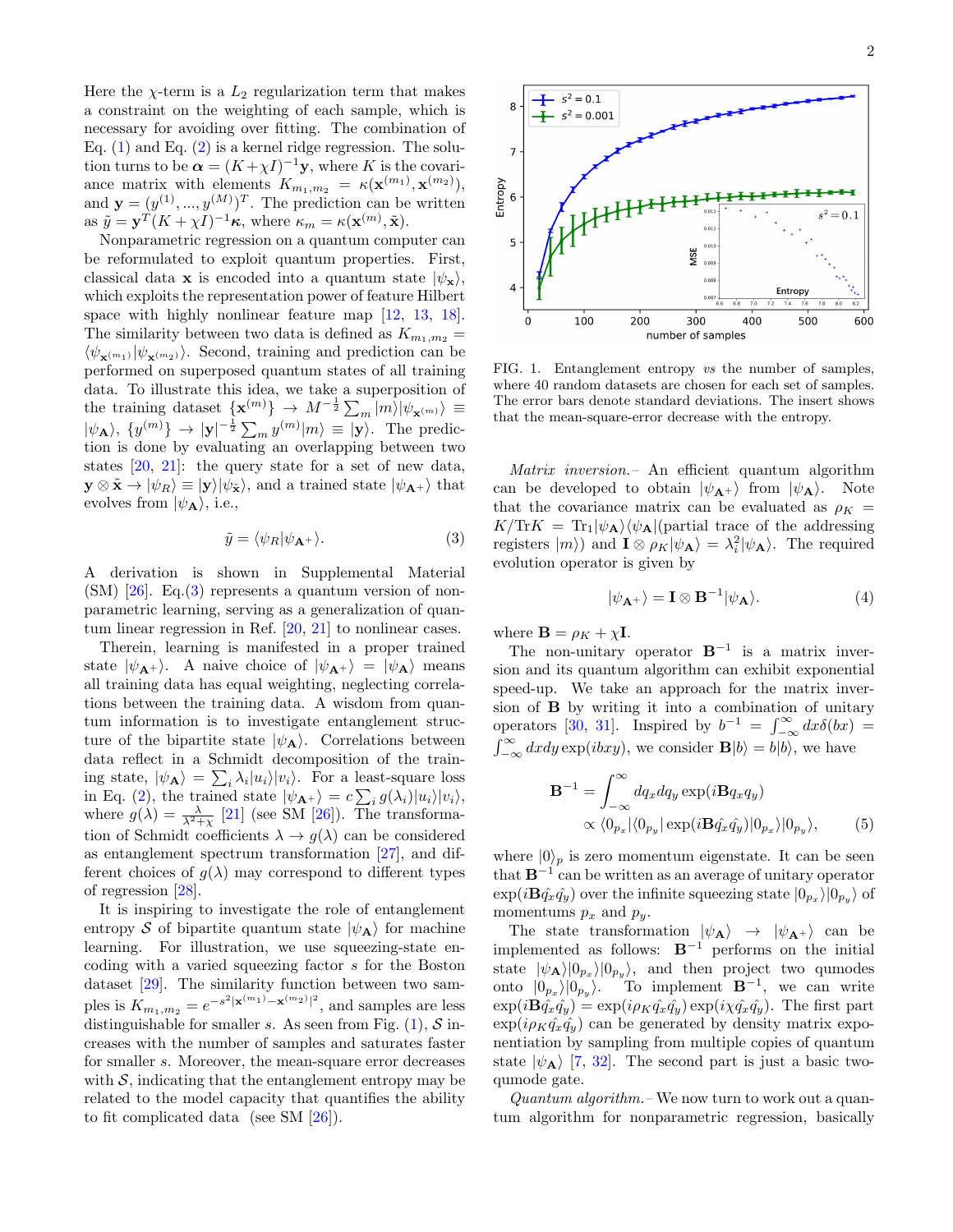

FIG. 2. Illustration of the quantum algorithm. (a). Matrix inversion algorithm for a matrix  $B = \rho_K + \chi I$  that transform  $|\psi_{\bf A}\rangle$  into  $|\bar{\psi}_{\bf A^+}\rangle = B^{-1}|\psi_{\bf A}\rangle$ , using two auxiliary qumodes that are post-selected into zero momentum. (b). A swap test that evaluates the inner product between  $|\mathbf{A}^+\rangle$  and  $|\psi_R\rangle$ , which can be used to infer the prediction for input data  $\tilde{a}$ .

following techniques in Ref. [\[21\]](#page-5-1). The main steps are show in Fig. 2, where steps  $1 - 4$  illustrated in Fig. 2a transform  $|\psi_{\mathbf{A}}\rangle$  to  $|\psi_{\mathbf{A}}\rangle$ , and step 5 illustrated in Fig. 2b implements the prediction.

1. State preparation. Prepare the data state  $|\psi_{\bf A}\rangle$ , the query state  $|\psi_R\rangle$ , and a two-qumode state  $|s\rangle_{p_x}|s\rangle_{p_y}$ , where  $|s\rangle_p = s^{1/2}\pi^{-1/4} \int dp e^{-s^2p^2/2} |p\rangle_p$ .  $|\psi_A\rangle$  can be prepared efficiently with a quantum random access mem-ory [\[33\]](#page-5-12). It uses the addressing state  $\sum_m |m\rangle$  to access the memory cells storing quantum states  $|\phi_{\mathbf{x}^{(m)}}\rangle$  in training data registers. Also, two qumodes are initialed in a finite squeezing state  $|s\rangle_{p_x}|s\rangle_{p_y}$ .

2. Quantum phase estimation. Perform  $U =$  $\exp(i\rho_K \hat{q}_x \hat{q}_y)$  on  $|\psi_A\rangle|s\rangle_{p_x}|s\rangle_{p_y}$ , where U is constructed with the density matrix exponentiation method [\[7,](#page-4-11) [22,](#page-5-2) [32\]](#page-5-11). The quantum state becomes

<span id="page-2-0"></span>
$$
\sum_{i} \int dq_x dq_y \frac{\lambda_i e^{-(q_x^2 + q_y^2)/2s^2}}{s} |u_i\rangle |v_i\rangle |q_x\rangle_{q_x} |q_y\rangle_{q_y} e^{i\lambda_i^2 q_x q_y}
$$
\n
$$
(6)
$$

3. Regularization. Perform  $e^{i\chi q_x q_y}$  on two qumodes. Here  $\chi$  is a preset hyperparameter. The state is the same as Eq.[\(6\)](#page-2-0) by changing the phase factor to  $e^{i(\lambda_i^2 + \chi)q_x q_y}$ .

4. Singular-value transformation. Project two qumodes into the squeezing state  $|s\rangle_{p_x}|s\rangle_{p_y}$ , and the state turns to be  $|\psi'_\mathbf{A+}\rangle = \sum_i f(\lambda_i, s, \chi) |u_i\rangle|v_i\rangle$ , approximating  $|\psi_{\mathbf{A}^+}\rangle$ , where  $f(\lambda_i, s, \chi) = \frac{\lambda_i}{\sqrt{\frac{4}{s^4} + (\lambda_i^2 + \chi)^2}}$ .

5. Prediction. For new data  $\tilde{\mathbf{x}}$ , the prediction  $\tilde{y} \propto$  $\langle \psi_{R} | \psi'_{\mathbf{A}^+} \rangle$  can be accessed with a swap test. After the conditional swap operation, an entangled state is obtained,  $|\Psi\rangle = \frac{1}{\sqrt{2}}$  $\frac{1}{2}(|0\rangle \otimes |\psi'_{\mathbf{A}^+}\rangle |\Psi_R\rangle + |1\rangle \otimes |\Psi_R\rangle |\psi'_{\mathbf{A}^+}\rangle.$ Then, a Hadamard gate is performed on the qubit, followed with a projection into  $|0\rangle$ , whose success rate  $p = \frac{1}{2}(1 + |\langle \psi_{\mathbf{A}}^{\prime} | \psi_R \rangle|^2)$  is used to infer the prediction  $\tilde{y} = \frac{1}{2}(1 + |\langle \varphi_{\mathbf{A}} | \varphi_R \rangle|)^{-1}$ <br> $\tilde{y} \propto \sqrt{2p-1}$ , up to a sign.

Quantum advantages.– We now elaborate that the above algorithm has an exponential speed-up. Using quantum random access memory  $|\psi_{\bf A}\rangle$  can be prepared in a runtime of  $O(\log M)$ . It takes  $O(\varepsilon^{-1})$  copies of  $|\psi_{\bf A}\rangle$ , thus a runtime of  $O(\varepsilon^{-1} \log M)$  to perform  $\exp(i\rho_K\hat{q}_x\hat{q}_y)$  [\[21,](#page-5-1) [22\]](#page-5-2), for a desired accuracy  $\varepsilon$ . The success rate of homodyne detection is  $O(s^{-4})$  and this procedure thus requires  $O(s^4)$  (see SM [\[26\]](#page-5-5)). In total, the runtime scales as  $O(s^4 \varepsilon^{-1} \log M)$ . The exponential speed-up relies on the capacity of superposition. If randomly chosen  $M' < M$  training data is superposed for each copy [\[34\]](#page-5-13), then the number of copies should be increased  $O(\frac{M}{M'})$  times. To retain exponential speed-up requires  $M^{\prime\prime}/M \sim O(1)$ .

Another potential quantum advantage comes from quantum feature map when encoding **x** into  $|\phi_{\mathbf{x}}\rangle$ . Remarkably, continuous variable provides infinite dimension Hilbert space with highly nonlinear feature maps. For instance, encoding into a Gaussian state, such as  $|\phi_{\mathbf{x}}\rangle = \otimes_i |\mathbf{x}_i\rangle_c$  ( $|\mathbf{x}_i\rangle_c$  denotes a coherent state with a displacement  $\mathbf{x}_i$ ), corresponds to a Gaussian kernel, since  $\langle \phi_{\mathbf{u}} | \phi_{\mathbf{v}} \rangle = e^{-|\mathbf{u}-\mathbf{v}|^2/2}$ . Classically intractable instantaneous quantum polynomial or continuous variable instantaneous quantum polynomial circuits are pursued [\[35,](#page-5-14) [36\]](#page-5-15). Moreover, a promising direction is to find encoding schemes that can better represent similarities between data for specified tasks, and thus require less training data and better generalization, such as predicting ground state energies for molecules [\[37,](#page-5-16) [38\]](#page-5-17).

Quantum operations required in trapped ions.– Implementing the above quantum algorithm requires hybrid discrete and continuous variable quantum computing. Some promising candidates for quantum computation, such as superconducting qubits in a circuit-QED and trapped ions, have this property. Here we take trapped ions as the platform [\[23](#page-5-3)[–25\]](#page-5-4) to illustrate the details. We consider trapped ions in a Paul trap, and take L internal levels of each ions as a qudit to encode the discrete variables and local transverse phonon modes (along x and  $y$  directions) [\[39,](#page-5-18) [40\]](#page-5-19) to encode the continuous variables, while the longitudinal collective modes along z direction serves as the bus modes to connect any two ions. Notably both internal states and phonon modes are well controllable in trapped ions [\[40](#page-5-19)[–47\]](#page-5-20).

We outline quantum operations required for the proposed algorithm (see SM [\[26\]](#page-5-5)). We first address the operations acting on single ion, denoting as the j-th ion. A single qubit gate  $\mathcal{R}(\theta, \mathbf{n}) = e^{i\theta \sigma_{j\mathbf{n}}}$  acting on any two internal levels of the  $j$ -th ion with high fidelity is realizable, where  $\sigma_{i\mathbf{n}}$  is a Pauli matrix along the direction **n.** Operations on a motional mode include  $\mathcal{P}_{\alpha}(\theta)$  =  $e^{i\theta a_{j_\alpha}^\dagger a_{j_\alpha}}$ , displacement operator  $\mathcal{D}_\alpha(h) = e^{h a_{j_\alpha} - h^* a_{j_\alpha}^\dagger}$ and squeezing operator  $S_{\alpha}(s) = e^{-\frac{\ln s}{2}(a_{j\alpha}^2 - a_{j\alpha}^{\dagger 2})}$  with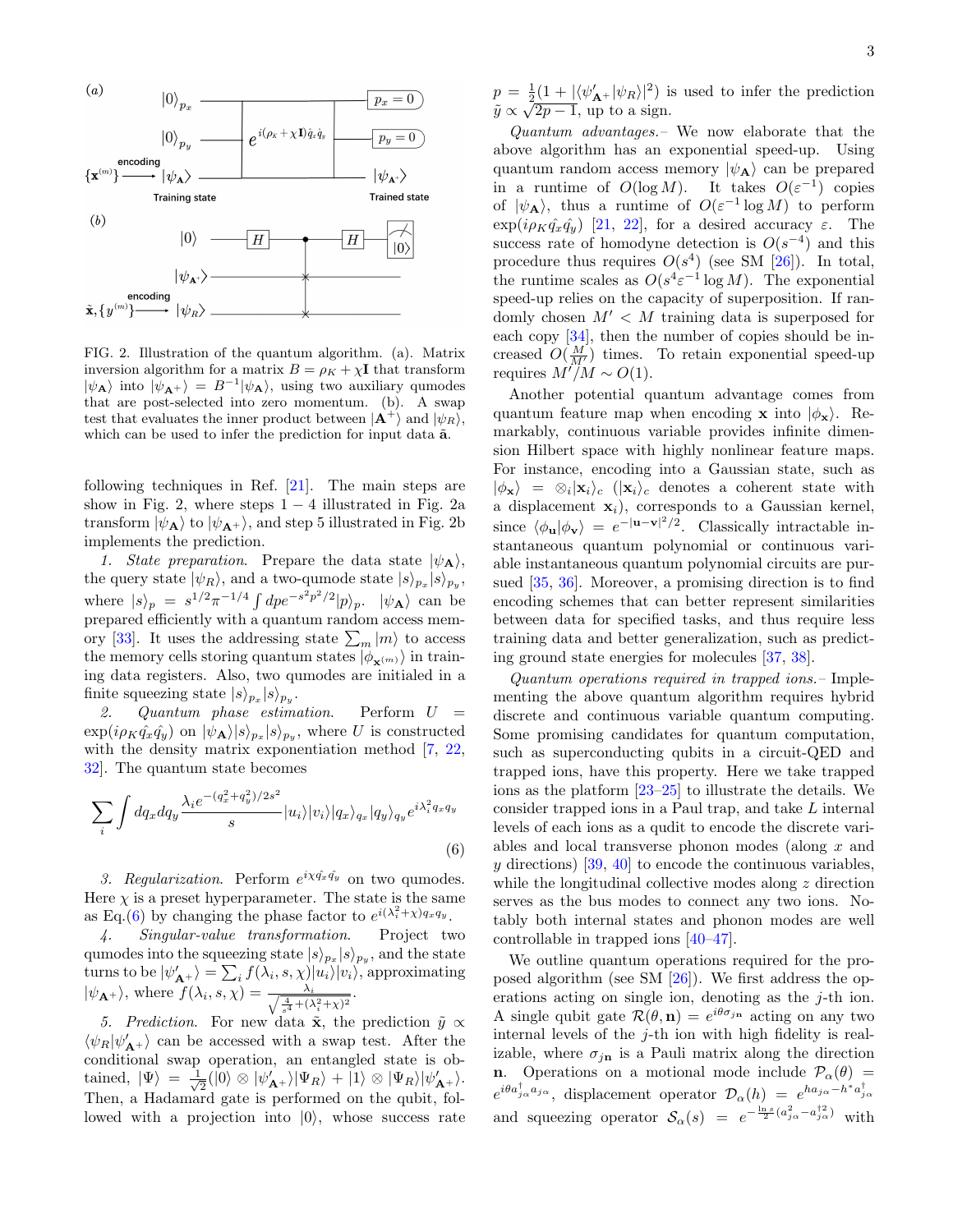$\alpha = x, y$  [\[23,](#page-5-3) [44,](#page-5-21) 48-[50\]](#page-5-23), where  $a_{j\alpha}^{\dagger}$  ( $a_{j\alpha}$ ) is the create (annihilation) operator of the  $\alpha$  phonon mode. A controlled phase gate  $\mathcal{C}_q = e^{i\chi \hat{q}_j^x \hat{q}_j^y}$  coupling both motional modes can be realized by manipulating the trap potential. By using red and blue side excitations induced by lasers, internal and motional states can be coupled, e.g., obtaining Dirac type operators  $H_1 = g\hat{q}_j^x \sigma_j^x$ and  $H_2 = g\hat{q}_j^y\sigma_j^y$  [\[42,](#page-5-24) [43\]](#page-5-25). Then the hybrid operator  $W(\eta) = e^{i\eta \sigma_{jz}\hat{q}_j^x\hat{q}_j^y}$ , which is important for quantum phase estimation, can be constructed by repeatedly applying  $1/(g^2 \delta t^2)$  times of the quantum evolution  $e^{iH_2\delta t}e^{iH_1\delta t}e^{-iH_2\delta t}e^{-iH_1\delta t} = e^{-[H_1,H_2]\delta t^2} + O(\delta t^3).$ 

As for two ions, besides the standard controlled-NOT gate [\[41\]](#page-5-26), a beam-splitter defined as  $\mathcal{B}(\theta)$  =  $e^{i\theta(a_{j_{\alpha}}^{\dagger}a_{j+1\alpha}+a_{j+1\alpha}^{\dagger}a_{j\alpha})}$  is needed, and it was theoretically proposed [\[40\]](#page-5-19) and then experimentally achieved recently [\[51\]](#page-5-27). These two operators thus couple qubit states or qumodes from different ions. Furthermore, a coupling of one qubit from an ion and a qumode from another ion is possible with Dirac type Hamiltonians where spin and momentum (position) come from different ions. Necessary quantum operations on three ions includes controlled swap operators, for which one ion provides a qubit to control a swap for other two ions, either on internal states or motional states. The former has been realized experimentally in trapped ions [\[52\]](#page-5-28). On the other hand, precision measurement can be implemented for both qubits [\[23\]](#page-5-3) and qumodes [\[53\]](#page-5-29). Those unitary operators and measurements serve as building blocks for the quantum algorithm of nonparametric regression as well as other hybrid quantum information processing tasks.

Physical implementation with trapped ions.– We illustrate the implementation with a simple example. We just take one ion to encode the training dataset, that is, using only one ion to represent one copy of state  $|\psi_{\bf A}\rangle$ . To this end, we choose  $L(= M)$  internal levels of the ion as a qudit to encode the M points dataset and two local transverse phonon modes (along  $x$  and  $y$  directions) to encode the continuous variables  $(N=2)$ .

The implementation needs four types of ions which we denote as  $a, b, c, d-$  ions. 1). An a-ion provides a qubit and two qumodes as auxiliary modes. 2). A b-ion is used to store the state  $|\psi_{A}\rangle$  that encodes all data. L internal levels and two local motional modes along the  $x, y$  directions are used. On this ion the state will be transformed into the target state  $|\psi_{A+}\rangle$ . 3). Several c-ions, the number of which depends on the accuracy required for the algorithm, are used for constructing the unitary operator  $U$  on the b-ion. Each  $c$ -ion is initialized in the state  $|\psi_{\bf A}\rangle$ . 4). A *d*-ion encodes input data for prediction into quantum state  $|\psi_B\rangle$ .

The scheme for nonlinear regression is schematically shown in Fig. 3a. In the state preparation, the generalized Schrodinger cat states  $|\psi_{jA}\rangle = \sum_{m=0}^{M} |m_j\rangle \otimes$  $|\phi_j(\mathbf{x}^{(m)})\rangle$ , where  $|\phi_j(\mathbf{x}^{(m)})\rangle = |\mathbf{x}_{jx}^{(m)}\rangle|\mathbf{x}_{jy}^{(m)}\rangle$  for both  $j = b, c$ −ions, can be generated with Dirac type operations (see SM  $[26]$ ). Also two qumodes of the cion are prepared in a squeezing state  $|s\rangle_{p_x}|s\rangle_{p_y}$ . For the quantum phase estimation, the unitary operation  $U = \exp(i \rho_K \hat{q}_x \hat{q}_y)$  is constructed with the density matrix exponentiation method [\[7,](#page-4-11) [21,](#page-5-1) [22,](#page-5-2) [32\]](#page-5-11),

$$
\begin{split} \text{Tr}_{\rho}(e^{i\delta t\hat{q}_x\hat{q}_yS_{cv}}\rho\otimes\rho'e^{-i\delta t\hat{q}_x\hat{q}_yS_{cv}}) \\ &=e^{i\rho\delta t\hat{q}_x\hat{q}_y}\rho'e^{i\rho\delta t\hat{q}_x\hat{q}_y} + O(\delta t^2). \end{split} \tag{7}
$$

Here  $\rho = \rho_K$  is a mixed state encoded in the motional states of c-ion (the internal states are traced out), and  $\rho' \equiv |\psi_{\bf A}\rangle \langle \psi_{\bf A}|$  is a state on b-ion. The conditional swap operator  $e^{i\delta t \hat{q}_x \hat{q}_y S_{cv}}$  is constructed from  $\mathcal{C}_{S_{cv}}H_a\mathcal{W}_a(\delta t)H_a\mathcal{C}_{S_{cv}}$  [\[38\]](#page-5-17), where  $\mathcal{C}_{S_{cv}}$  swaps motional states of b-ion and c-ion, conditioned on the qubit state of a-ion initialized in  $|+\rangle$  state. The one-qubit-two-qumodes coupling  $W_a(\delta t)$  performs on the a-ion, and  $H_a$  is a Hadamard gate acting on the  $a$ -ion. Multiple copies of c-ion are required and each is encoded with mixed state  $\rho$  in the internal states. Conditional swap operations are sequentially performed on  $b$ -ion and a new  $c$ -ion and swap their motional states, effectively giving a U operation on b-ion.

After applying  $U$  on the  $b$ -ion, a regularization can be realized by applying  $C_q = e^{i \chi \hat{q}_x \hat{q}_y}$  on the two motional modes of c-ion. A measurement projects two qumodes of the c-ion onto  $|s\rangle_{p_x}|s\rangle_{p_y}$ . The b-ion is on target state  $|\psi_{\mathbf{A}^+}\rangle$ . After an evolution  $U_R^{\dagger}$ , where  $U_R|0\rangle = |\psi_R\rangle$ , a projective measure on  $|g\rangle|0\rangle_c$  with the success probability  $p = |\langle \psi_R | \psi_{\mathbf{A}^+} \rangle|^2$  can infer the prediction for new data  $\tilde{x}$ .

This implementation scheme can demonstrate a remarkable quantum-enhanced property. The above density matrix exponentiation can use partial train- $\sum_{m\in\mathcal{R}_M} |\phi_j(\mathbf{x}^{(m)})\rangle\langle\phi_j(\mathbf{x}^{(m)})|,$  where  $\mathcal{R}_M$  represents to ing dataset for each time [\[34\]](#page-5-13), e.g., use  $\rho \sim$ randomly choose  $R_M$  samples in the training dataset, and we thus choose  $L = R_M$  internal levels to represent state  $|\psi_{\mathbf{A}}\rangle$ . Therefore, in the experiments, we can compare the results of  $R_M = 1, 2, \cdots, M$  randomly chosen data from the dataset for each copy. We calculate the prediction errors as a function of the number of the c-ions, and the results are shown in Fig. 3b. Under the condition of same accuracy, the number of c-ions increases with the decrease of  $R_M$ ; similarly, the prediction errors decrease for a large  $R_M$ . Therefore, it is a clear evidence to demonstrate the power of superposition for quantum nonparametric learning. A remarkable result presented here is that, a Paul trap with around ten ions, which has been realized in several groups [\[54](#page-5-30)[–57\]](#page-6-0), can demonstrate the quantum-enhanced property for quantum machine learning. (As for the scheme scalability, it is discussed in SM [\[26\]](#page-5-5).)

To conclude, we have illustrated a quantum paradigm of nonparametric learning that can fully exploit quantum advantages with realistic physical implementation. The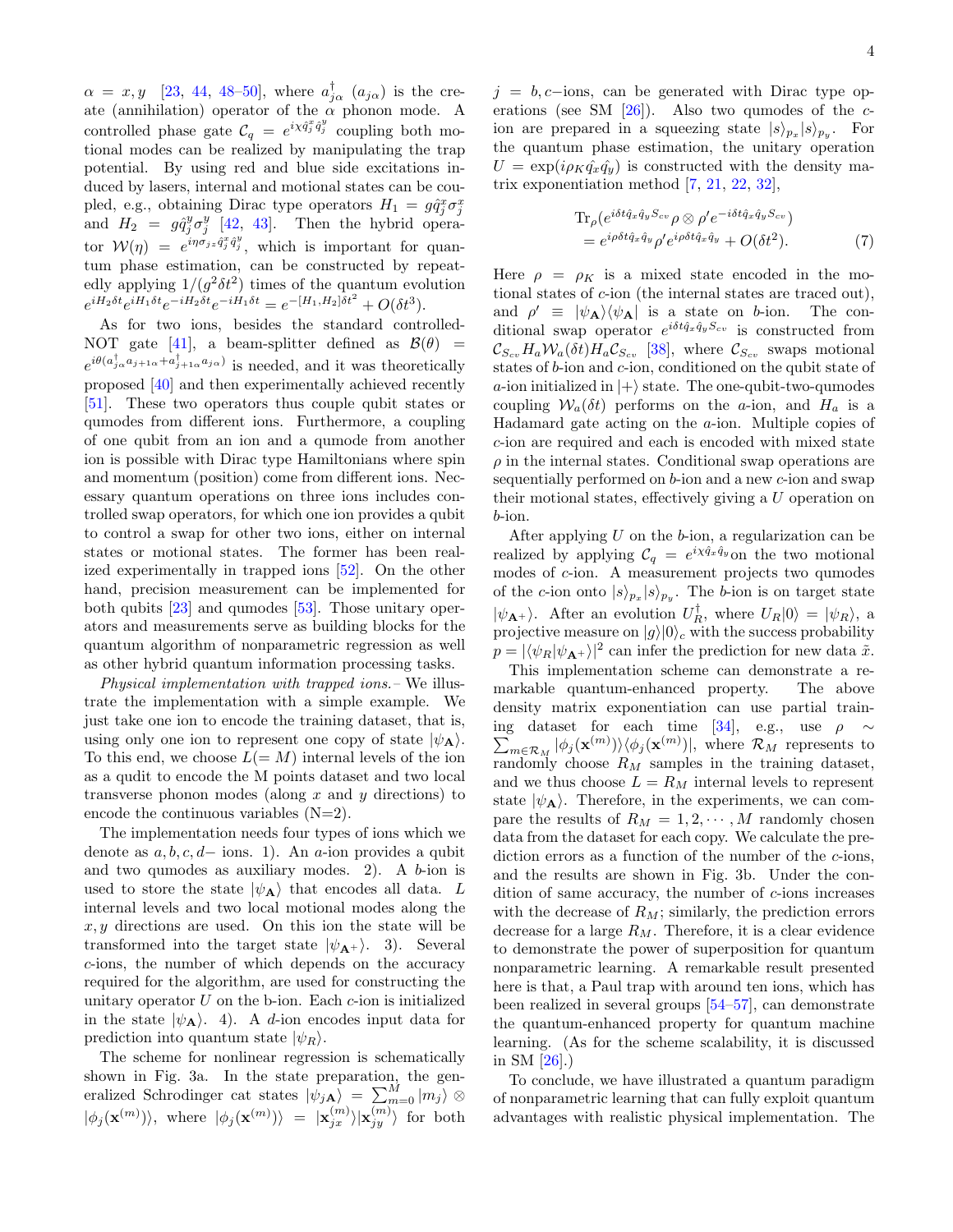

FIG. 3. (a). A quantum procedure that transforms  $|\psi_{A}\rangle$  into  $|\psi_{A+}\rangle$  on b-ion, assisted by an a-ion providing a qubit for control and two qumodes for matrix inversion, and many c-ions initialized in  $|\psi_{\mathbf{A}}\rangle$  serving as quantum software states for quantum phase estimation. Note the swap only performs on motional states (red dash lines). (b). Density matrix exponentiation where partial training dataset is superposed. Here  $R_M = 1, 2, 3, 4$  stands for the number of randomly chosen samples for each copy. The region with dashed lines represents accessible zone for a trade-off between error and the number of ions involved, constraint by the maximum available c-ion  $N_t = 20$ .

above-proposed experimental scheme has paved the way for quantum machine learning.

This work was supported by the National Key Research and Development Program of China (Grant No. 2016YFA0301800), the National National Science Foundation of China (Grants No. 91636218, No.11474153,and No. U1801661), the Key R&D Program of Guangdong province (Grant No. 2019B030330001), and the Key Project of Science and Technology of Guangzhou (Grant No. 201804020055).

- <span id="page-4-2"></span>[1] C. M. Bishop, Pattern recognition and machine learning, Vol. 1 (Springer, 2006).
- <span id="page-4-3"></span>[2] Trevor Hastie, Robert Tibshirani, and Jerome Friedman, [The Elements of Statistical Learning](https://www.springer.com/us/book/9780387848570), 2nd ed. (Springer, 2009).
- <span id="page-4-4"></span>[3] J. Biamonte, P. Wittek, N. Pancotti, P. Rebentrost, N. Wiebe, and S. Lloyd, "Quantum machine learning," Nature 549[, 195–202 \(2017\).](http://dx.doi.org/ 10.1038/nature23474)
- [4] Sankar Das Sarma, Dong-Ling Deng, and Lu-Ming Duan, "Machine learning meets quantum physics," [Phys.](http://dx.doi.org/10.1063/PT.3.4164) Today 72[, 48–54 \(2019\).](http://dx.doi.org/10.1063/PT.3.4164)
- <span id="page-4-10"></span>[5] A. W. Harrow, A. Hassidim, and S. Lloyd, "Quantum algorithm for linear systems of equations," [Phys. Rev.](http://dx.doi.org/10.1103/PhysRevLett.103.150502) Lett. **103**[, 150502 \(2009\).](http://dx.doi.org/10.1103/PhysRevLett.103.150502)
- [6] N. Wiebe, D. Braun, and S. Lloyd, "Quantum algorithm for data fitting," [Phys. Rev. Lett.](http://dx.doi.org/10.1103/PhysRevLett.109.050505)  $109$ , 050505 (2012).
- <span id="page-4-11"></span>[7] S. Lloyd, M. Mohseni, and P. Rebentrost, "Quantum principal component analysis," [Nat. Phys.](http://dx.doi.org/10.1038/Nphys3029) 10, 631–633  $(2014)$ .
- [8] P. Rebentrost, M. Mohseni, and S. Lloyd, "Quantum support vector machine for big data classification," [Phys.](http://dx.doi.org/ 10.1103/PhysRevLett.113.130503) Rev. Lett. 113[, 130503 \(2014\).](http://dx.doi.org/ 10.1103/PhysRevLett.113.130503)
- [9] V. Dunjko, J. M. Taylor, and H. J. Briegel, "Quantumenhanced machine learning," [Phys. Rev. Lett.](http://dx.doi.org/10.1103/PhysRevLett.117.130501) 117, [130501 \(2016\).](http://dx.doi.org/10.1103/PhysRevLett.117.130501)
- [10] S. Lloyd, S. Garnerone, and P. Zanardi, "Quantum algorithms for topological and geometric analysis of data," [Nature Communications](http://dx.doi.org/ARTN 10138 10.1038/ncomms10138) 7, 10138 (2016).
- [11] Seth Lloyd and Christian Weedbrook, "Quantum generative adversarial learning," [Phys. Rev. Lett.](http://dx.doi.org/ 10.1103/PhysRevLett.121.040502) 121, 040502 [\(2018\).](http://dx.doi.org/ 10.1103/PhysRevLett.121.040502)
- <span id="page-4-8"></span>[12] Vojtch Havlek, Antonio D. Crcoles, Kristan Temme, Aram W. Harrow, Abhinav Kandala, Jerry M. Chow, and Jay M. Gambetta, "Supervised learning with quantum-enhanced feature spaces," Nature 567[, 209–212](http://dx.doi.org/10.1038/s41586-019-0980-2) [\(2019\).](http://dx.doi.org/10.1038/s41586-019-0980-2)
- <span id="page-4-5"></span>[13] Maria Schuld and Nathan Killoran, "Quantum machine learning in feature hilbert spaces," [Phys. Rev. Lett.](http://dx.doi.org/ 10.1103/PhysRevLett.122.040504) 122. [040504 \(2019\).](http://dx.doi.org/ 10.1103/PhysRevLett.122.040504)
- <span id="page-4-6"></span>[14] Siddhartha Das, George Siopsis, and Christian Weedbrook, "Continuous-variable quantum gaussian process regression and quantum singular value decomposition of nonsparse low-rank matrices," [Phys. Rev. A](http://dx.doi.org/ 10.1103/PhysRevA.97.022315) 97, 022315 [\(2018\).](http://dx.doi.org/ 10.1103/PhysRevA.97.022315)
- [15] Zhikuan Zhao, Jack K. Fitzsimons, and Joseph F. Fitzsimons, "Quantum-assisted gaussian process regression," Phys. Rev. A 99[, 052331 \(2019\).](http://dx.doi.org/ 10.1103/PhysRevA.99.052331)
- [16] Zhikuan Zhao, Alejandro Pozas-Kerstjens, Patrick Rebentrost, and Peter Wittek, "Bayesian deep learning on a quantum computer," [Quantum Machine Intelligence](http://dx.doi.org/ 10.1007/s42484-019-00004-7) 1[, 41–51 \(2019\).](http://dx.doi.org/ 10.1007/s42484-019-00004-7)
- <span id="page-4-7"></span>[17] Zhikuan Zhao, Jack K. Fitzsimons, Michael A. Osborne, Stephen J. Roberts, and Joseph F. Fitzsimons, "Quantum algorithms for training gaussian processes," [Phys.](http://dx.doi.org/ 10.1103/PhysRevA.100.012304) Rev. A 100[, 012304 \(2019\).](http://dx.doi.org/ 10.1103/PhysRevA.100.012304)
- <span id="page-4-9"></span>[18] K. Mitarai, M. Negoro, M. Kitagawa, and K. Fujii, "Quantum circuit learning," [Phys. Rev. A](http://dx.doi.org/10.1103/PhysRevA.98.032309) 98, 032309 [\(2018\).](http://dx.doi.org/10.1103/PhysRevA.98.032309)
- <span id="page-4-12"></span>[19] Andrs Gilyn, Yuan Su, Guang Hao Low, and Nathan Wiebe, "Quantum singular value transformation and beyond: exponential improvements for quantum matrix

<span id="page-4-0"></span><sup>∗</sup> [slzhu@nju.edu.cn](mailto:slzhu@nju.edu.cn)

<span id="page-4-1"></span><sup>†</sup> [zwang@hku.hk](mailto:zwang@hku.hk)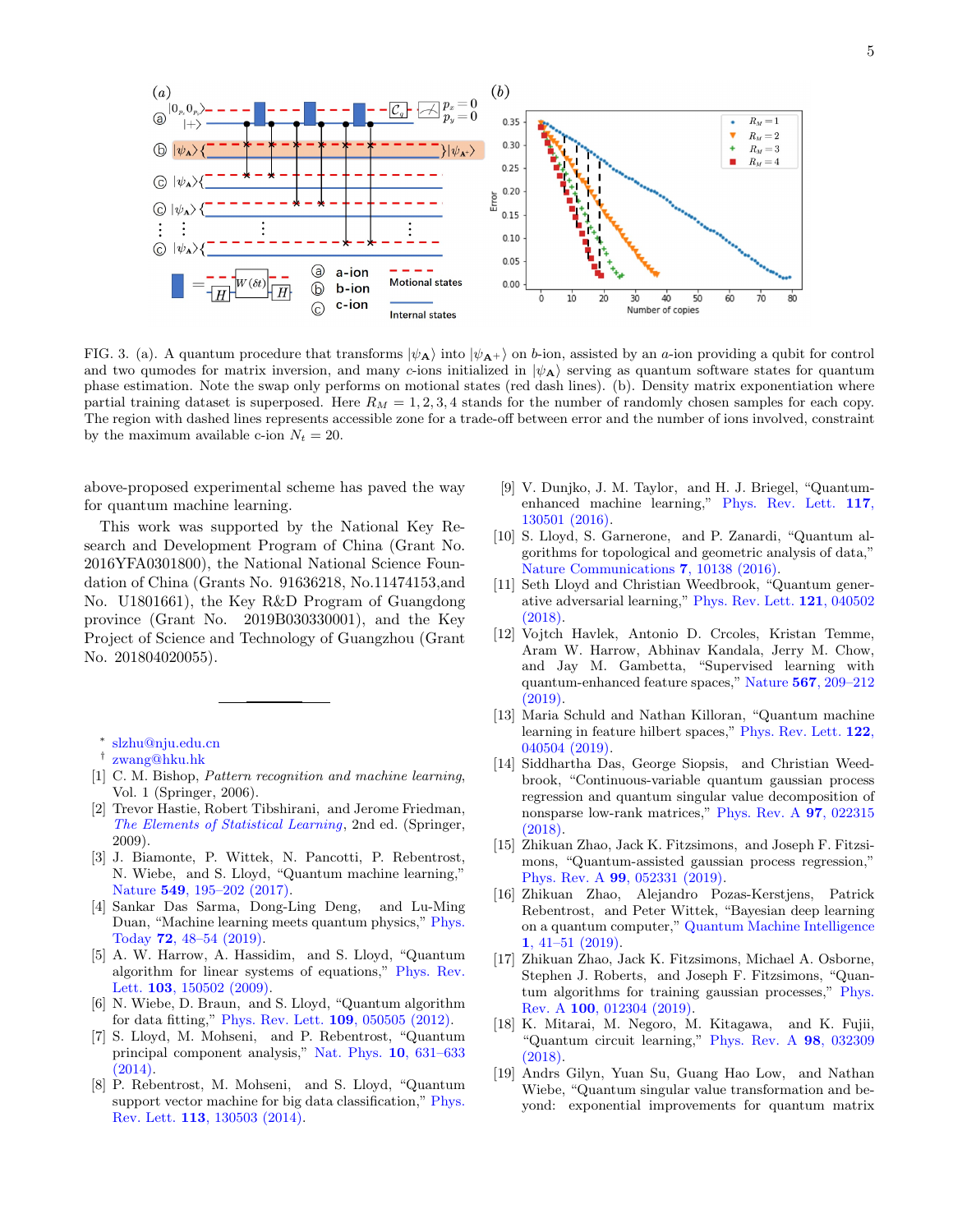arithmetics," arXiv preprint arXiv:1806.01838 (2018).

- <span id="page-5-0"></span>[20] M. Schuld, I. Sinayskiy, and F. Petruccione, "Prediction by linear regression on a quantum computer," [Phys. Rev.](http://dx.doi.org/ARTN 022342 10.1103/PhysRevA.94.022342) A 94[, 022342 \(2016\).](http://dx.doi.org/ARTN 022342 10.1103/PhysRevA.94.022342)
- <span id="page-5-1"></span>[21] Dan-Bo Zhang, Zheng-Yuan Xue, Shi-Liang Zhu, and Z. D. Wang, "Realizing quantum linear regression with auxiliary qumodes," Phys. Rev. A 99[, 012331 \(2019\).](http://dx.doi.org/10.1103/PhysRevA.99.012331)
- <span id="page-5-2"></span>[22] H. K. Lau, R. Pooser, G. Siopsis, and C. Weedbrook, "Quantum machine learning over infinite dimensions," [Phys. Rev. Lett.](http://dx.doi.org/10.1103/PhysRevLett.118.080501) 118, 080501 (2017).
- <span id="page-5-3"></span>[23] D. Leibfried, R. Blatt, C. Monroe, and D. Wineland, "Quantum dynamics of single trapped ions," [Rev. Mod.](http://dx.doi.org/10.1103/RevModPhys.75.281) Phys. 75[, 281–324 \(2003\).](http://dx.doi.org/10.1103/RevModPhys.75.281)
- [24] H. Hffner, C. F. Roos, and R. Blatt, "Quantum computing with trapped ions," [Physics Reports](http://dx.doi.org/ https://doi.org/10.1016/j.physrep.2008.09.003) 469, 155–203 [\(2008\).](http://dx.doi.org/ https://doi.org/10.1016/j.physrep.2008.09.003)
- <span id="page-5-4"></span>[25] C. Monroe and J. Kim, "Scaling the ion trap quantum processor," Science 339[, 1164–1169 \(2013\).](http://dx.doi.org/10.1126/science.1231298)
- <span id="page-5-5"></span>[26] Supplemental Material.
- <span id="page-5-6"></span>[27] Schmidt coefficients  $\{\lambda_i^2\}$  (also  $\{g(\lambda_i)^2\}$ ) corresponds to entanglement spectrum for the bipartite quantum states.
- <span id="page-5-7"></span>[28] For instance,  $g(\lambda) = 1/\lambda$  for  $\lambda > \lambda_c$  while components of  $\lambda < \lambda_c$  are discarded, corresponding to principal component regression [\[2\]](#page-4-3).
- <span id="page-5-8"></span>[29] F. Pedregosa, G. Varoquaux, A. Gramfort, V. Michel, B. Thirion, O. Grisel, M. Blondel, P. Prettenhofer, R. Weiss, V. Dubourg, J. Vanderplas, A. Passos, D. Cournapeau, M. Brucher, M. Perrot, and E. Duchesnay, "Scikit-learn: Machine learning in Python," Journal of Machine Learning Research 12, 2825–2830 (2011).
- <span id="page-5-9"></span>[30] Andrew M. Childs, Robin Kothari, and Rolando D. Somma, "Quantum algorithm for systems of linear equations with exponentially improved dependence on precision," Siam. J. Comput. 46[, 1920–1950 \(2017\).](http://dx.doi.org/10.1137/16m1087072)
- <span id="page-5-10"></span>[31] Juan Miguel Arrazola, Timjan Kalajdzievski, Christian Weedbrook, and Seth Lloyd, "Quantum algorithm for non-homogeneous linear partial differential equations," [arXiv:1809.02622 \(2018\).](http://arXiv.org/abs/1809.02622)
- <span id="page-5-11"></span>[32] Shelby Kimmel, Cedric Yen-Yu Lin, Guang Hao Low, Maris Ozols, and Theodore J. Yoder, "Hamiltonian simulation with optimal sample complexity," [npj Quantum](http://dx.doi.org/10.1038/s41534-017-0013-7) [Information](http://dx.doi.org/10.1038/s41534-017-0013-7) 3, 13 (2017).
- <span id="page-5-12"></span>[33] V. Giovannetti, S. Lloyd, and L. Maccone, "Architectures for a quantum random access memory," Phys. Rev. A 78 (2008).
- <span id="page-5-13"></span>[34] Patrick Rebentrost, Thomas R. Bromley, Christian Weedbrook, and Seth Lloyd, "Quantum hopfield neural network," Phys. Rev. A 98[, 042308 \(2018\).](http://dx.doi.org/10.1103/PhysRevA.98.042308)
- <span id="page-5-14"></span>[35] Michael J. Bremner, Ashley Montanaro, and Dan J. Shepherd, "Average-case complexity versus approximate simulation of commuting quantum computations," [Phys.](http://dx.doi.org/10.1103/PhysRevLett.117.080501) Rev. Lett. 117[, 080501 \(2016\).](http://dx.doi.org/10.1103/PhysRevLett.117.080501)
- <span id="page-5-15"></span>[36] T. Douce, D. Markham, E. Kashefi, E. Diamanti, T. Coudreau, P. Milman, P. van Loock, and G. Ferrini, "Continuous-variable instantaneous quantum computing is hard to sample," [Phys. Rev. Lett.](http://dx.doi.org/10.1103/PhysRevLett.118.070503) 118, 070503 (2017).
- <span id="page-5-16"></span>[37] Matthias Rupp, Alexandre Tkatchenko, Klaus-Robert Mller, and O. Anatole von Lilienfeld, "Fast and accurate modeling of molecular atomization energies with machine learning," [Phys. Rev. Lett.](http://dx.doi.org/ 10.1103/PhysRevLett.108.058301) 108, 058301 (2012).
- <span id="page-5-17"></span>[38] Dan-Bo Zhang, Shi-Liang Zhu, and Z. D. Wang, "Nonlinear regression based on a hybrid quantum computer," [arXiv:1808.09607 \(2018\).](http://arXiv.org/abs/1808.09607)
- <span id="page-5-18"></span>[39] Shi-Liang Zhu, C. Monroe, and L. M. Duan, "Trapped

ion quantum computation with transverse phonon modes," [Phys. Rev. Lett.](http://dx.doi.org/ 10.1103/PhysRevLett.97.050505) 97, 050505 (2006).

- <span id="page-5-19"></span>[40] C. Shen, Z. Zhang, and L. M. Duan, "Scalable implementation of boson sampling with trapped ions," [Phys.](http://dx.doi.org/ 10.1103/PhysRevLett.112.050504) Rev. Lett. 112[, 050504 \(2014\).](http://dx.doi.org/ 10.1103/PhysRevLett.112.050504)
- <span id="page-5-26"></span>[41] J. I. Cirac and P. Zoller, "Quantum computations with cold trapped ions," [Phys. Rev. Lett.](http://dx.doi.org/10.1103/PhysRevLett.74.4091) 74, 4091–4094 [\(1995\).](http://dx.doi.org/10.1103/PhysRevLett.74.4091)
- <span id="page-5-24"></span>[42] L. Lamata, J. Leon, T. Schatz, and E. Solano, "Dirac equation and quantum relativistic effects in a single trapped ion," [Phys. Rev. Lett.](http://dx.doi.org/10.1103/PhysRevLett.98.253005) 98, 253005 (2007).
- <span id="page-5-25"></span>[43] R. Gerritsma, G. Kirchmair, F. Zahringer, E. Solano, R. Blatt, and C. F. Roos, "Quantum simulation of the dirac equation," Nature 463[, 68–U72 \(2010\).](http://dx.doi.org/10.1038/nature08688)
- <span id="page-5-21"></span>[44] Hoi-Kwan Lau and Daniel F. V. James, "Proposal for a scalable universal bosonic simulator using individually trapped ions," Phys. Rev. A 85[, 062329 \(2012\).](http://dx.doi.org/10.1103/PhysRevA.85.062329)
- [45] Luis Ortiz-Gutirrez, Bruna Gabrielly, Luis F. Muoz, Kain T. Pereira, Jefferson G. Filgueiras, and Alessandro S. Villar, "Continuous variables quantum computation over the vibrational modes of a single trapped ion," Opt. Commun. 397[, 166–174 \(2017\).](http://dx.doi.org/ https://doi.org/10.1016/j.optcom.2017.04.011)
- [46] Junhua Zhang, Mark Um, Dingshun Lv, Jing-Ning Zhang, Lu-Ming Duan, and Kihwan Kim, "Noon states of nine quantized vibrations in two radial modes of a trapped ion," [Phys. Rev. Lett.](http://dx.doi.org/10.1103/PhysRevLett.121.160502) 121, 160502 (2018).
- <span id="page-5-20"></span>[47] C. Flhmann, T. L. Nguyen, M. Marinelli, V. Negnevitsky, K. Mehta, and J. P. Home, "Encoding a qubit in a trapped-ion mechanical oscillator," Nature 566[, 513–517](http://dx.doi.org/10.1038/s41586-019-0960-6)  $(2019)$ .
- <span id="page-5-22"></span>[48] J. I. Cirac, A. S. Parkins, R. Blatt, and P. Zoller, ""dark" squeezed states of the motion of a trapped ion," [Phys.](http://dx.doi.org/10.1103/PhysRevLett.70.556) Rev. Lett. 70[, 556–559 \(1993\).](http://dx.doi.org/10.1103/PhysRevLett.70.556)
- [49] D. Kienzler, H. Y. Lo, B. Keitch, L. de Clercq, F. Leupold, F. Lindenfelser, M. Marinelli, V. Negnevitsky, and J. P. Home, "Quantum harmonic oscillator state synthesis by reservoir engineering," Science 347[, 53 \(2015\).](http://dx.doi.org/10.1126/science.1261033)
- <span id="page-5-23"></span>[50] S. C. Burd, R. Srinivas, J. J. Bollinger, A. C. Wilson, D. J. Wineland, D. Leibfried, D. H. Slichter, and D. T. C. Allcock, "Quantum amplification of mechanical oscillator motion," [arXiv:1812.01812 \(2018\).](http://arXiv.org/abs/1812.01812)
- <span id="page-5-27"></span>[51] Kenji Toyoda, Ryoto Hiji, Atsushi Noguchi, and Shinji Urabe, "Hongoumandel interference of two phonons in trapped ions," Nature 527[, 74 \(2015\).](http://dx.doi.org/10.1038/nature15735)
- <span id="page-5-28"></span>[52] N. M. Linke, S. Johri, C. Figgatt, K. A. Landsman, A. Y. Matsuura, and C. Monroe, "Measuring the rényi entropy of a two-site fermi-hubbard model on a trapped ion quantum computer," Phys. Rev. A 98[, 052334 \(2018\).](http://dx.doi.org/ 10.1103/PhysRevA.98.052334)
- <span id="page-5-29"></span>[53] J. F. Poyatos, R. Walser, J. I. Cirac, P. Zoller, and R. Blatt, "Motion tomography of a single trapped ion," Phys. Rev. A 53[, R1966–R1969 \(1996\).](http://dx.doi.org/10.1103/PhysRevA.53.R1966)
- <span id="page-5-30"></span>[54] J. Zhang, G. Pagano, P. W. Hess, A. Kyprianidis, P. Becker, H. Kaplan, A. V. Gorshkov, Z. X. Gong, and C. Monroe, "Observation of a many-body dynamical phase transition with a 53-qubit quantum simulator," Nature 551[, 601 \(2017\).](http://dx.doi.org/10.1038/nature24654)
- [55] Nicolai Friis, Oliver Marty, Christine Maier, Cornelius Hempel, Milan Holzpfel, Petar Jurcevic, Martin B. Plenio, Marcus Huber, Christian Roos, Rainer Blatt, and Ben Lanyon, "Observation of entangled states of a fully controlled 20-qubit system," [Physical Review X](http://dx.doi.org/10.1103/PhysRevX.8.021012) 8, [021012 \(2018\).](http://dx.doi.org/10.1103/PhysRevX.8.021012)
- [56] C. Kokail, C. Maier, R. van Bijnen, T. Brydges, M. K. Joshi, P. Jurcevic, C. A. Muschik, P. Silvi, R. Blatt, C. F.